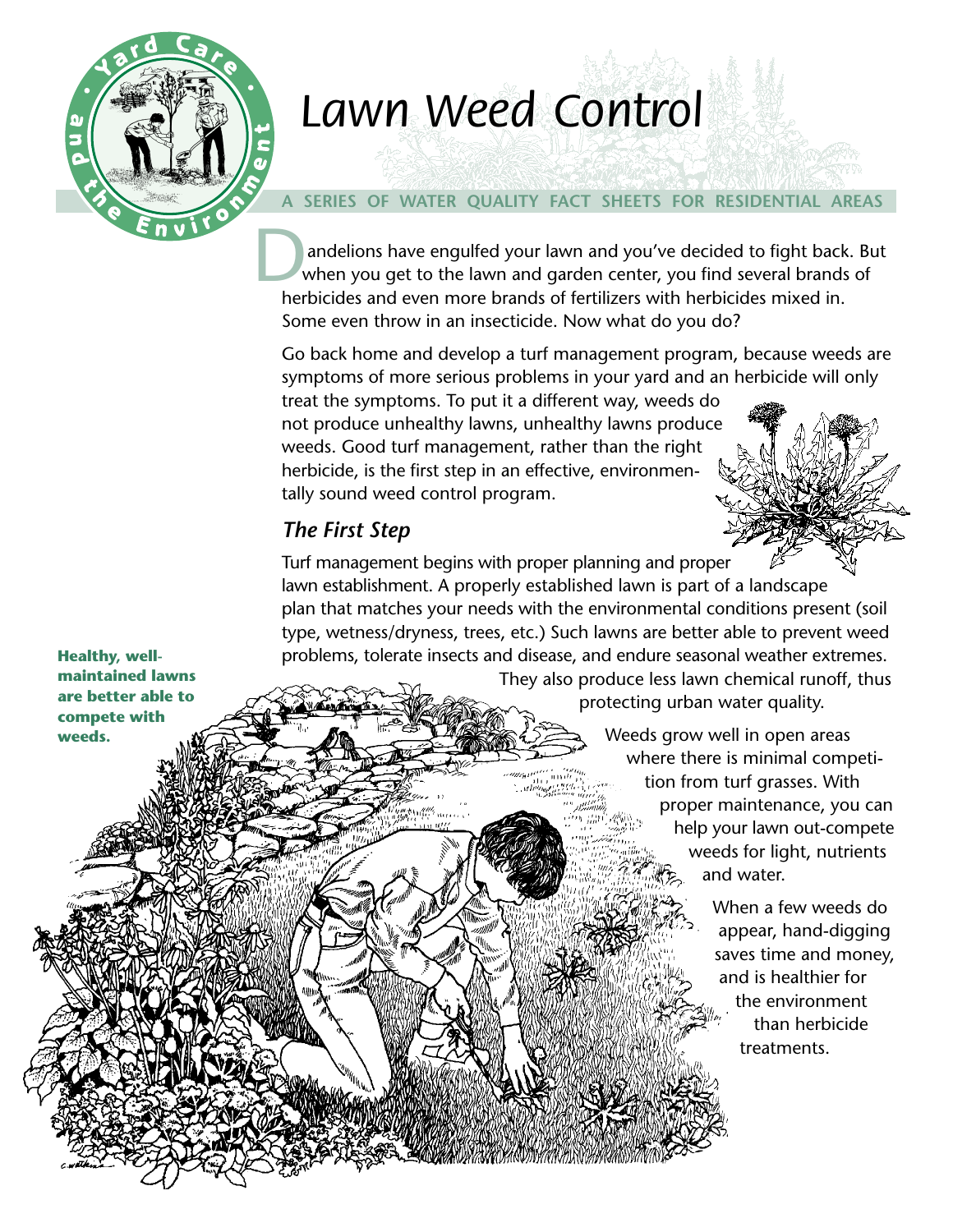#### **LAWN ESTABLISHMENT**

ome people have the advantage of starting out right by establishing a landscape plan and lawn at their new homesite. Many others must work around what's already there and perhaps do a little seeding or repair. Whether sowing seed or laying sod, you want to give the lawn a head start so that it out-competes weeds, survives the winter, and isn't set back by insects and disease. S<sub>S</sub>

#### **SITE**



Creeping Charlie

Before you seed an area, make sure that the site does not contain quackgrass. Quackgrass is an aggressive weed that can take over your lawn. You can sometimes remove quackgrass and other perennial weeds with a sharp spade, filling the area with weed-free sod or soil. You can also treat the problem areas with the herbicide glyphosate (Roundup or Kleenup) – then till the soil and re-seed after seven days. South-facing slopes are often hot and dry during the summer months, and weeds may grow better than turf grasses. If this is a problem, you may want to consider other landscaping options such as prairie grasses or wildflowers.

#### **SOIL**

Poor drainage and compacted (hard) soils cause some of the most serious turf problems. Although turf grasses have difficulty growing in these areas, weeds such as annual bluegrass and knotweed grow very well. You can break up a compacted layer and often improve drainage by tilling the soil. You can also improve drainage by regrading and eliminating low spots where water collects.

Before seeding, have your soil tested and apply fertilizer and lime as recommended by the soil test report. If you can't get a soil test report, apply 10 lbs. of a complete fertilizer, such as 10-10-10 or 12-12-12 for each 1,000 square feet of lawn. If the soil's organic matter content is low and it dries out quickly, add organic matter such as shredded leaves and compost to improve the water-holding

capacity.

#### **SEED SELECTION**

Since you are striving for a weed-free lawn, use grass seed that contains very little "weed seed" (usually 0.05%) and "other crop seed" (0.15% or less). You should also use varieties that are resistant to diseases in your area, and that can survive the winter. If your yard has a lot of trees, select a shade-tolerant grass species such as fine fescue. (Fine fescue includes creeping red, chewings and hard fescue.) If the lawn will receive heavy use from children and pets, select a grass species designed for heavy use, such as bluegrass.

#### **SEEDING**

When you prepare a seedbed for grass seed you are also preparing a seedbed for weeds. The best time to seed your lawn is between August and mid-September. Weed pressure then is lower than in the spring, and approaching cold fall weather will kill most germinating weeds before they can produce seed. Remember to mulch all newly seeded areas.

#### **TREES**

Kentucky bluegrass requires approximately 6 hours of full sunlight each day. If your yard is heavily shaded, the bluegrass will eventually thin out and leave open areas where weeds can grow. The most common weeds associated with shade are ground ivy (creeping charlie), moss and chickweeds. If shade is a problem, plant shade-tolerant grasses (such as fine fescue), use shade-tolerant ground covers or woodland plantings, or prune trees so more light reaches the yard. Similar landscape adjustments may be advisable on the north side of homes, particularly two-story homes.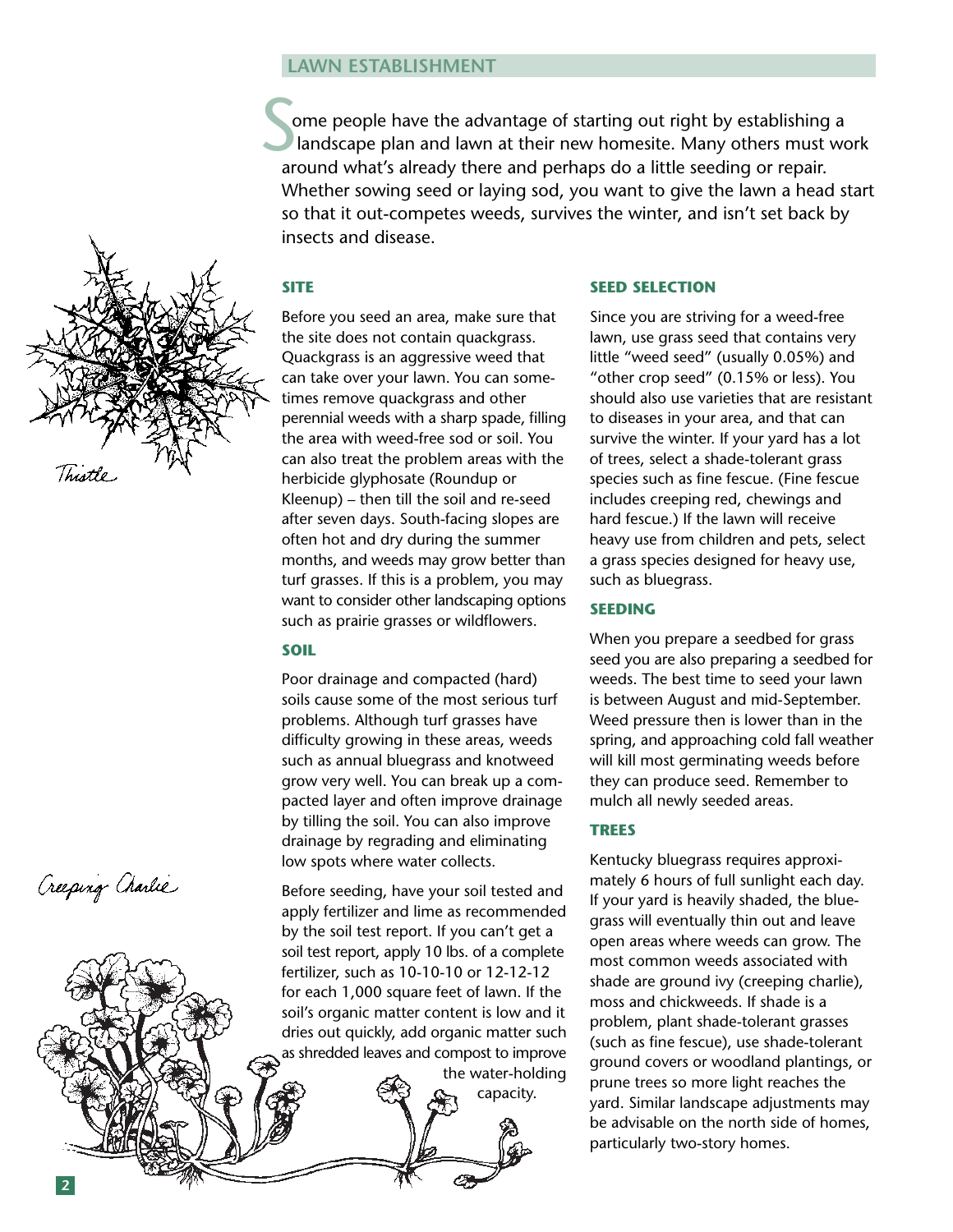ne of the most overlooked lawn management tools is the mower. Mow high, mow frequently, keep the blade sharp, and return the clippings to the lawn.

#### **MOW HIGH**

Set your mower at 2<sup>1/2</sup> to 3 inches to provide more leaf area to shade the soil. Weeds thrive in bare, sunny soil but suffer under tall, dense turf. Greater length also helps the grass produce more food reserves and a deeper root system. Near the end of the mowing season, however, cut the grass shorter (2 inches). Long grass increases the chances of winter injury and snow mold.

#### **MOW FREQUENTLY**

It's best not to remove more than onethird of the leaf blade. Therefore, if you normally cut the lawn  $2\%$  inches high, start mowing when the lawn is 31 ⁄4 inches high. Removing more than one-third of the leaf blade shocks the lawn and stops the root growth. It also produces long grass clippings that cannot easily filter down to the soil surface where they decay.

#### **BE SHARP**

Your mower blade should be sharp, *and* you should be sharp in your management of grass clippings. Sharpen the blade two to three times each season. Dull blades will tear the lawn, creating entry points for diseases and increasing water loss from the leaves. (Grass mowed with a dull blade will have brown, ragged leaf tips.) Finally, mow when the grass is dry and leave the clippings on the lawn. Clippings can provide between 20-50 percent of the nitrogen needed by your lawn.

#### **Lawn Watering: A Special Consideration**

Some people want to start their lawn sprinklers right after they've mowed their lawn, realizing that newly cut grass blades lose water quickly. But few people realize that improper watering may weaken lawns and encourage weeds. Follow a couple of simple rules:

■ ■ ■ ■ ■ ■ ■ ■ ■ ■ ■ ■ ■ ■ ■ ■ ■ ■ ■ ■ ■ ■ ■ ■ ■ ■ ■ ■ ■ ■ ■ ■ ■ ■ ■ ■ ■ ■ ■ ■

- $\blacktriangleright$  If you water your lawn, water it infrequently but thoroughly in the early morning. Light, frequent, shallow watering encourages some diseases and may promote the growth of shallow-rooted weeds. Grass needs about one inch of water per week from a sprinkler, a rain shower or a combination.
- ◆ An exception to the above is a newly seeded or sodded lawn when the weather turns hot and dry. Light watering every other day is advisable to keep the surface moist, after a heavy soaking when you first put in a lawn.



For more information, refer to Extension publication GWQ012, *Lawn Watering*.

Albaitone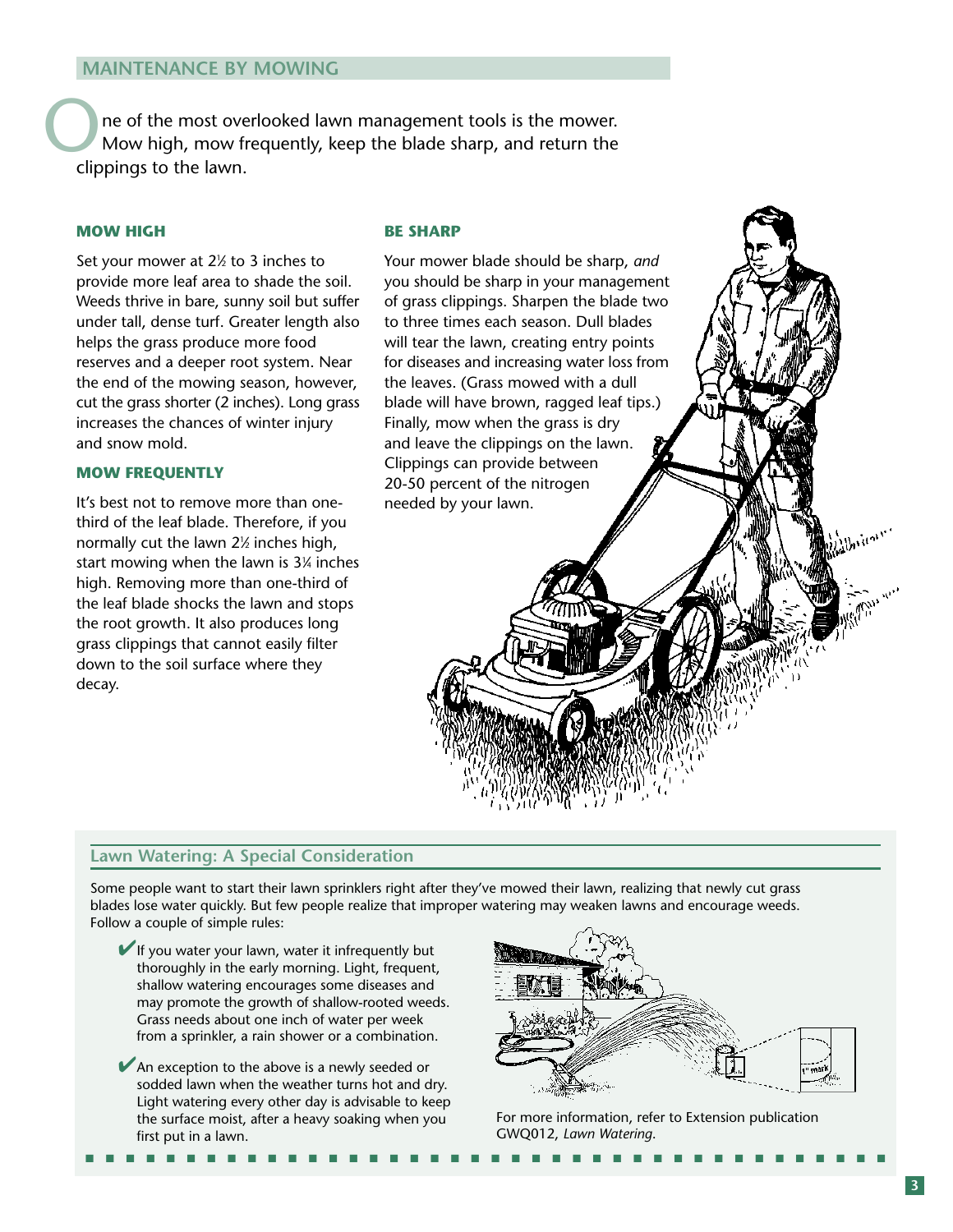#### **GETTING STARTED**

Start with a soil test, and apply fertilizer according to the recommendations in the soil test report. If you do not have a soil test report, apply up to 1.0 pound of nitrogen per 1,000 square feet of turf in mid-October. You may also repeat this application in early June. The table below provides information on fertilizer application rates.

Infertile soils can cause the grass to become thin and more susceptible to not only weeds, but attacks from white grubs and other soil-infesting insects. Similarly, too much fertilizer, or fertilizer applied in early spring or early fall, reduces root growth and increases disease problems. When selecting fertilizer, choose a brand that contains very little phosphorus (the middle number on the fertilizer bag). Most lawns do not require additional phosphorus (also called "P" or phosphate), and it is a serious pollutant in lakes and streams.

чиι

#### **WEED & FEED MIXES**

Many homeowners buy fertilizer/herbicide mixes, which sometime lead to unnecessary herbicide applications. Herbicides are frequently found in the water that flows through storm sewers, most of which empty into the nearest stream. You can help keep our waterways pesticide-free by practicing the following tips:

- If you spread granular weed-andfeed type fertilizer, keep it on the lawn. If granules accidentally land on paved areas, sweep them onto the grass.
- If you use a liquid herbicide, be careful not to overspray the lawn, and do not spray it on a windy day. The herbicides may land on the street or sidewalk and wash into the storm sewer. They may also drift onto shrubs and sensitive garden plants, or across your property line.
- When cleaning your fertilizer or herbicide application equipment, the rinse water will contain small concentrations of chemicals. Therefore, do not wash the equipment on the driveway and do not dump any water into the gutter or storm sewer grate. Apply the rinse water to the lawn.

#### **Nitrogen application guidelines**

| Time of<br>Application <sup>1</sup> | Pounds of nitrogen per 1,000 square feet of lawn |                                                    |
|-------------------------------------|--------------------------------------------------|----------------------------------------------------|
|                                     | <b>Grass Clippings</b><br>Removed                | <b>Grass Clippings</b><br>Not Removed <sup>2</sup> |
| October 1                           | 1.25                                             | 1.00                                               |
| Late May                            | 1.25                                             | 1.00                                               |
| Late June                           | 0.75                                             | 0.50                                               |
| Late August (optional)              | 0.75                                             | 0.50                                               |

1Fall nitrogen fertilizers should be water soluble and contain nitrate or ammonia forms of nitrogen such as urea, ammonium nitrate or ammonium sulfate.

2Grass clippings are organic fertilizers containing 3-4% nitrogen when dry.

Note: You can use a simple calculation to determine how much fertilizer to apply to reach a recommended level of nitrogen. For example, if you want to apply 1.00 lb. of nitrogen using 25-4-5 fertilizer, divide 1.00 by 25 percent (or .25). The answer is 4. In this case, to get the recommended 1.00 pound of nitrogen, apply 4 lbs. of the fertilizer mixture per 1,000 sq. ft. of lawn. (Of course, you also need to determine the size of the lawn.)

■ ■ ■ ■ ■ ■ ■ ■ ■ ■ ■ ■ ■ ■ ■ ■ ■ ■ ■ ■ ■ ■ ■ ■ ■ ■ ■ ■ ■ ■

**Too much fertilizer, not enough fertilizer, or fertilizer applied at the wrong time can weaken your lawn and allow weeds to enter. Your objective is to apply the right amount of fertilizer at the right time.**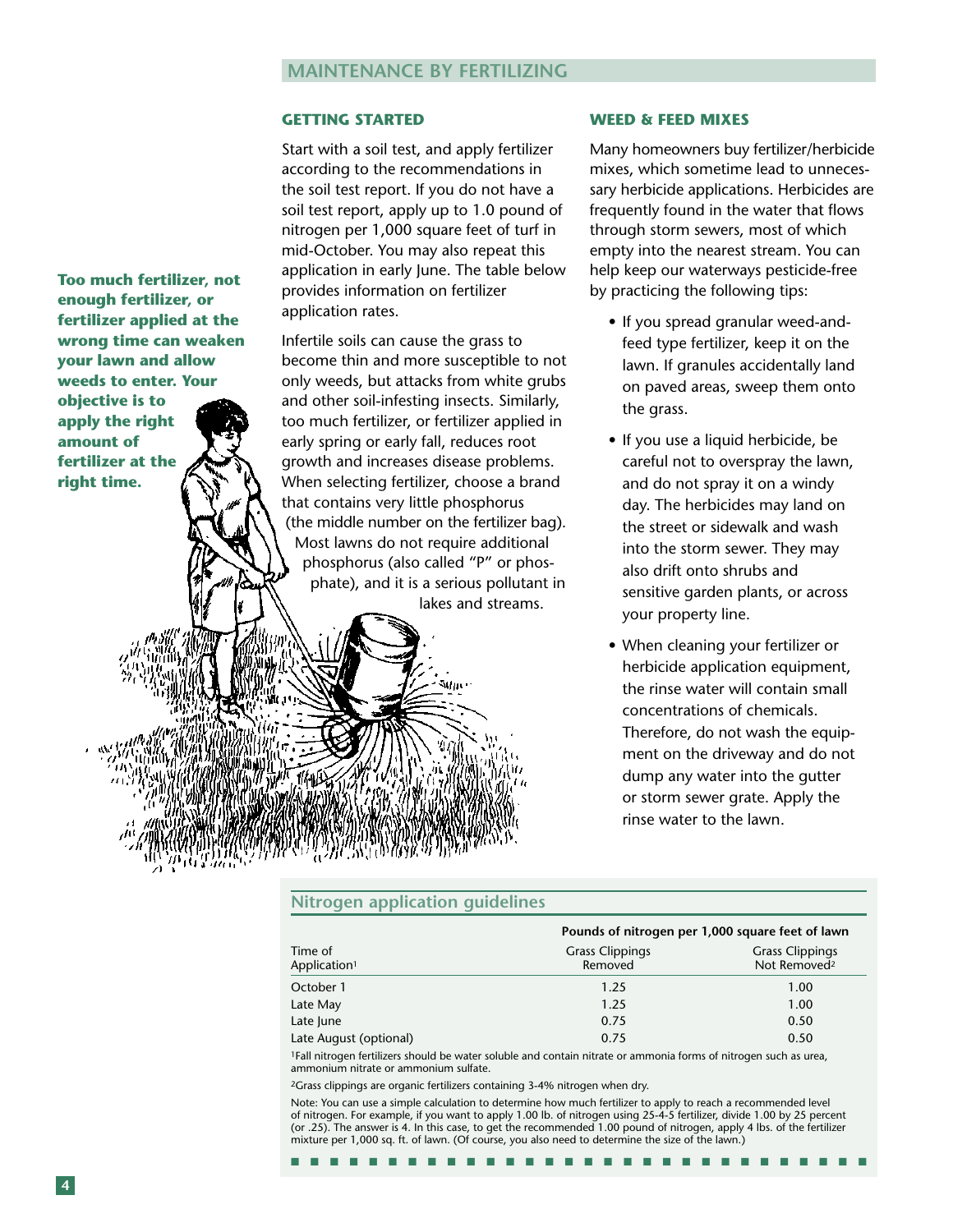#### **TARGETED WEED CONTROL**

ven if you properly establish and maintain your lawn, some weeds will still find room to grow. You can kill most of these weeds by digging or pulling. If you decided that an herbicide is needed, however, your first step is to properly identify the weeds.

Weeds are characterized by their growth habits and appearance. **Annual weeds** germinate from seeds and only live one year. **Winter annuals**, such as shepherds purse, germinate in the fall and complete their life cycle in the spring. **Summer annuals**, such as crabgrass, germinate in the spring and complete their life cycle in the fall. **Perennials** live more than two years and commonly go dormant in the summer and resume growth in the fall. Dandelions are the most common perennial lawn weeds. **Broadleaf weeds,** as their name implies, have wide leaves with prominent veins, and many have one main root called a tap root. **Grasses** have narrow leaves **Example 18 Solution** and many have one main root weeds. Weeds are characterized by their grow weeds are characterized by their grow weeds germinate from seeds and only as shepherds purse, germinate in the the spring. **Sum** 

## *Crabgrass (annual)* **CULTURAL CONTROL**

Crabgrass germinates from seed during warm weather, so you can control it by eliminating both the seed source and areas where the seeds can germinate – bare soil or thin, open turf. Since crabgrass seedlings are not shade-tolerant, a thick, healthy lawn mowed 2 1⁄2 to 3 inches high – and shade from trees – can inhibit its growth. The crabgrass life cycle ends in October when seeds fall to the ground and lie dormant until the following summer. Therefore, you can reseed these areas in the fall and then fertilize the lawn in order to encourage dense turf growth. Maintain the dense growth the following spring by mowing high. If you water your lawn, water deeply. Light watering, which only wets the soil surface, actually encourages crabgrass growth.

#### **CHEMICAL CONTROL**

Since crabgrass germinates from seed, there is no need to treat the entire lawn with an herbicide. Just note where crabgrass is a problem and treat those areas with a pre-emergence herbicide the following spring. Crabgrass requires adequate moisture and soil temperatures between 60-65 degrees to germinate. A pre-emergence herbicide kills the germinating seedlings and should be applied before the forsythia's yellow flowers appear.

## *Quackgrass (perennial)* **CULTURAL CONTROL**

Quackgrass is a perennial weed that spreads by white underground stems called rhizomes. You may decide to dig out a quackgrass patch and replace it with sod, or fill it with clean soil and then reseed. In general, if an area contains more than 10 percent quackgrass, you should remove it and reseed.

#### **CHEMICAL CONTROL**

Many people mistakenly identify quackgrass as crabgrass and become frustrated when their crabgrass killer does not work. Quackgrass cannot be selectively removed from a lawn because herbicides which kill it also kill other grasses. Therefore, after treating the area with glyphosate (Roundup or Kleenup), till the soil and replant after a week. (See also "Lawn Establishment" on page 2.) Guackgrass

Grabograsi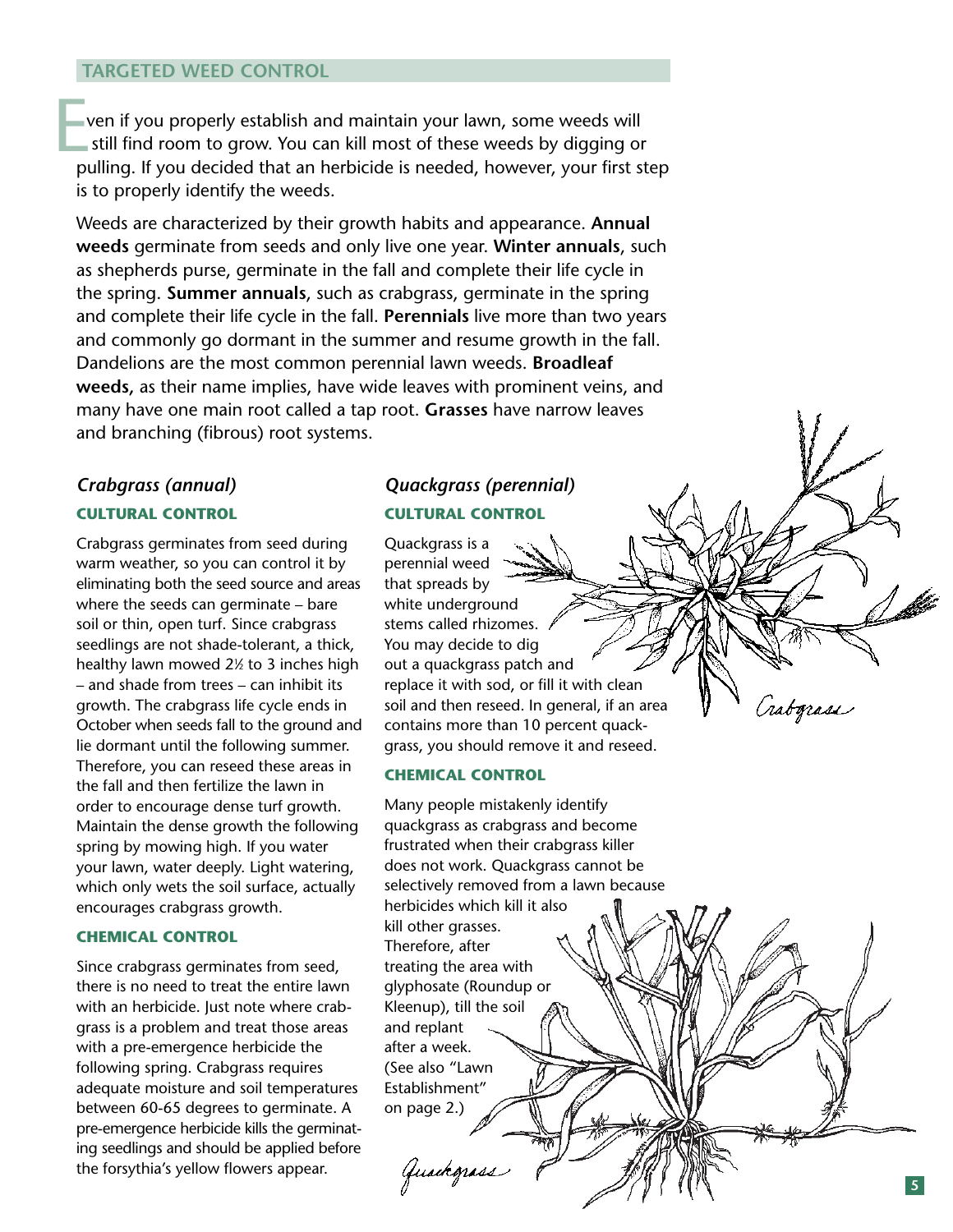#### **CULTURAL CONTROL**

You can control dandelions, thistles, buckhorn and broadleaf plantain, chicory, white clover, spotted spurge, pennyworst, field sorrel, ground ivy (creeping charlie), creeping jenny and mouse-eared chickweed by digging. This is most effective in the spring (April or May) when weeds have their lowest food reserves stored in roots. In the fall, food reserves are at their peak and weeds are more likely to grow back after digging. You can reduce food reserves, however, and kill weeds by periodically digging them during the summer. Try to dig or cut the roots as deeply as possible (3-5 inches).

Chicory

Broadleaf<br>plantain

#### **CHEMICAL CONTROL**

Herbicides containing 2,4-D, MCPP, or Banvel (dicamba) will control most broadleaf weeds. MCPP is particularly effective on chickweed. Dicamba should only be used on difficult weeds, however, because it can leach through the soil and be absorbed by tree roots, harming or killing the tree.

Most lawn and garden plants, especially tomatoes, are very susceptible to herbicides that kill broadleaf weeds. Therefore, apply these chemicals to lawns only when necessary, and do it before or after the gardening season. Most broadleaf herbicides are very volatile (become a gas) at summer temperatures commonly

above 80˚ F and the vapor can drift, injuring nearby sensitive plants. Furthermore, these herbicides are more effective in controlling weeds, especially dandelions, in the fall. In the spring, herbicides tend to accumulate in the dandelion flower rather than in the roots. During fall (late September or early October), chemicals quickly move through the entire plant, and new weeds are less likely to fill in the open areas left by the dead weeds.

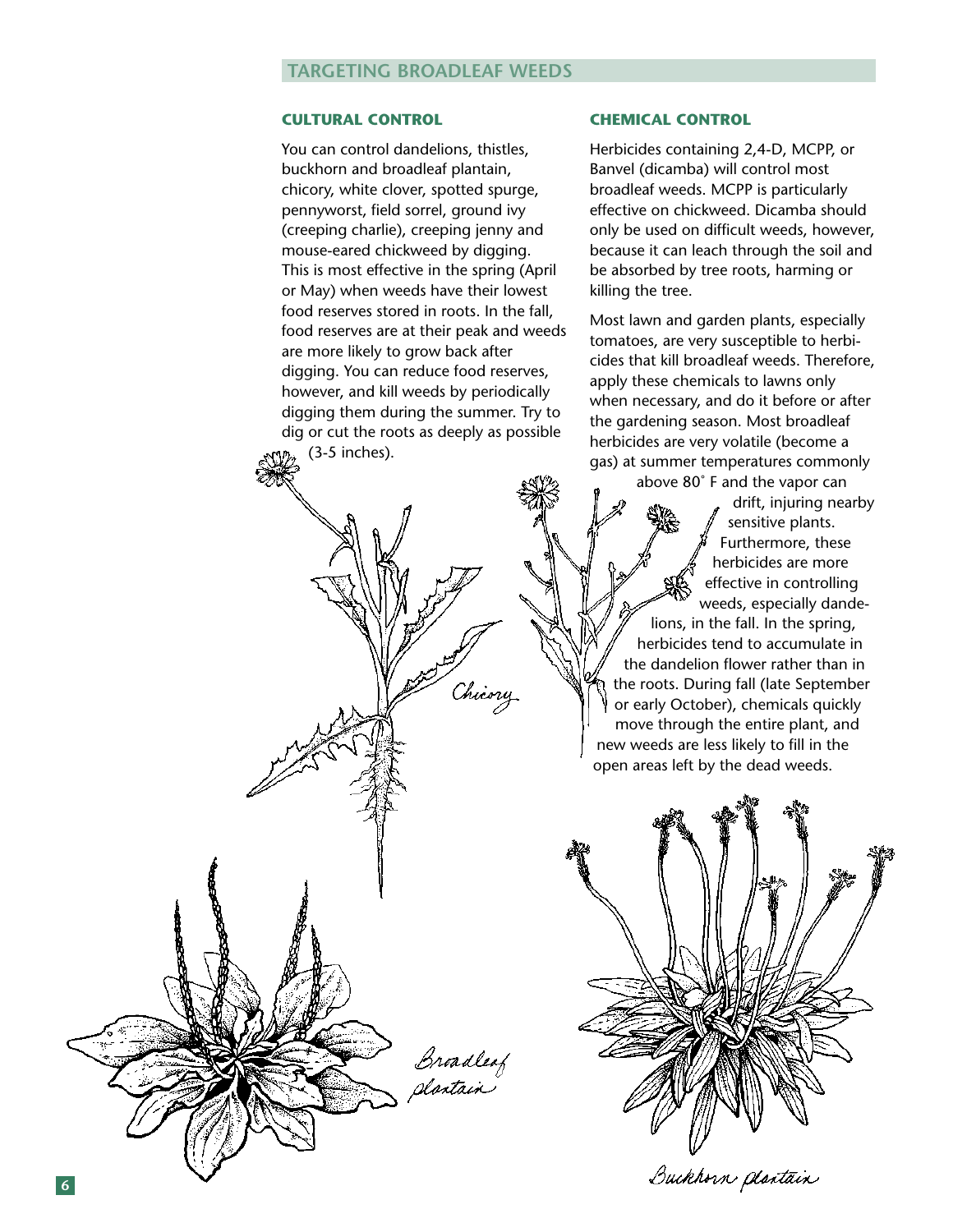#### **TARGETING SPECIAL WEEDS**

#### **CULTURAL CONTROL**

Moss, algae and knotwood are clear indications of unsatisfactory growing conditions for grass. Knotweed can grow in compacted soils along driveways and sidewalks. Moss and algae can tolerate infertile and acidic soils (low pH), wet soils, excessive shade, soil compaction, poor air circulation, or a combination of these factors. Moss and algae cannot compete with grass for light, water and nutrients, and they do not attack grasses like a parasite. You can eliminate these weeds, and yellow nutsedge which also tolerates wet conditions, simply by making the site more suitable for grass, or by establishing a ground cover that is tolerant to shade and moisture.

**White Clover: Is It a Weed?**

What is a weed? To some, it's a plant out of place. To others, it's an unwanted plant. Still, others seem to think a weed is simply a plant that overtakes a lawn by crowding out grass. One familiar plant that seems to fall in each of these categories is white clover. But white clover didn't always hold such dubious distinctions.

Clover was once highly prized in lawns because of its soft texture and its contribution of nitrogen to the soil. Then in the 1950s, a lawn-seed company campaigned to convince the public that clover was noxious. A lot of lawn lovers were converted into clover clippers – a lucky occurrence indeed for the company, which had recently introduced a chemical to kill clover.

Nevertheless, white clover can be particularly frustrating for those trying to eradicate it from their lawn because it's

■ ■ ■ ■ ■ ■ ■ ■ ■ ■ ■ ■ ■ ■ ■ ■ ■ ■ ■ ■ ■ ■ ■ ■ ■ ■ ■ ■ ■

difficult to kill. Clover leaves can literally shed weed and feed products – causing the leaves to turn brown at the margins. When this happens we reach for more potent chemicals. This whole sequence is ironic, since the valuable nitrogen in weed and feed products could have been supplied, at least in part, by the clover.

Yellow nutsedge

(notweed

Chickweed

White clover

For those not fond of white clover, it is generally a greater problem (more aggressive) on wet soils, in years of excessive rainfall, and under high potassium fertilization. Under these conditions, cutbacks on supplemental watering and testing the soil before using potassium fertilizers should be the first steps in controlling this "weed."

On the other hand, since clover provides benefits to the lawn, perhaps it would be a good subject around which to start  $\sim$ rethinking lawn weed control.